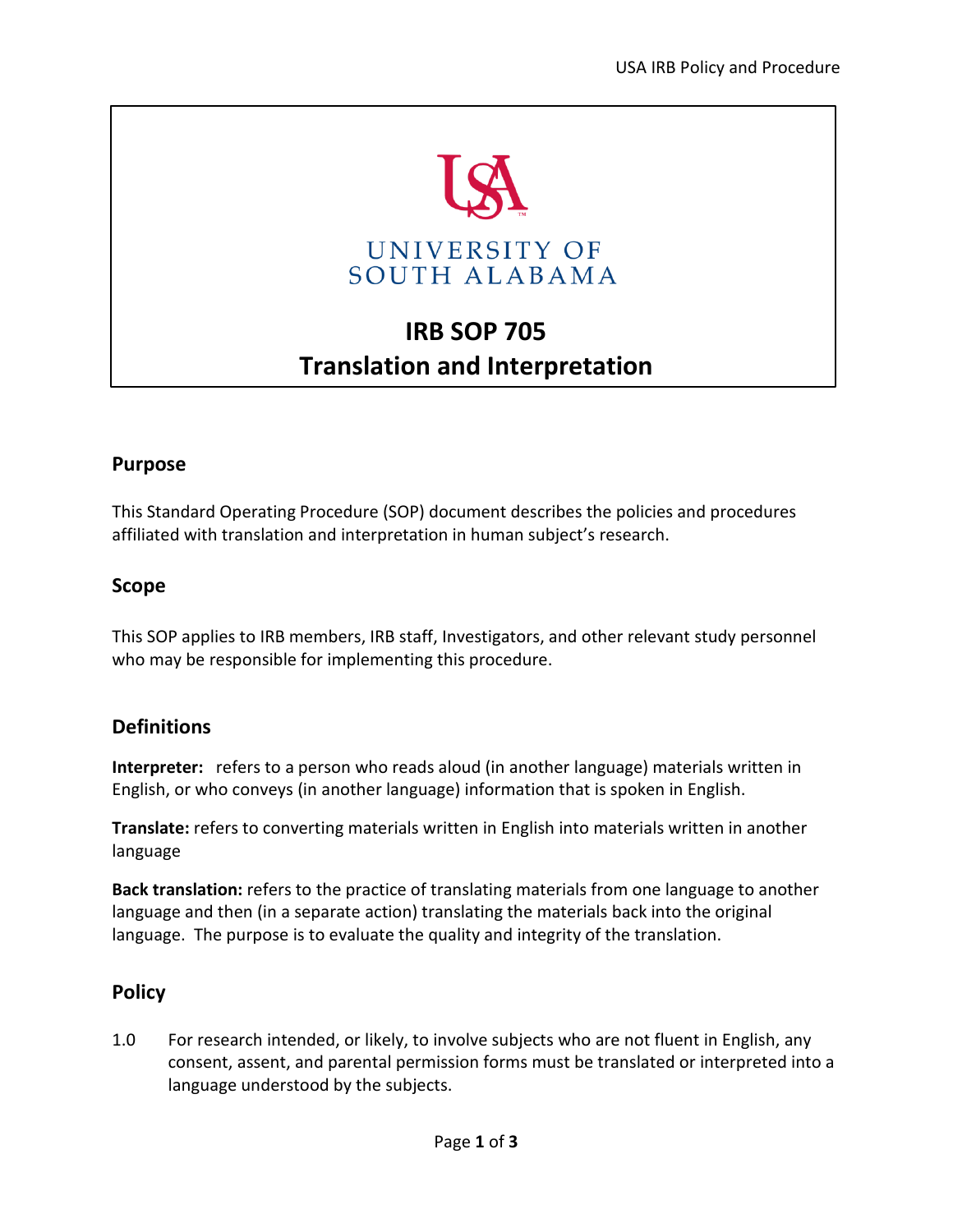- 2.0 The USA IRB expects that translated documents will meet the following requirements. Researchers are required to inform the IRB how they will ensure that these translation requirements will be met. A qualified translator/interpreter should be able to ensure that the tone, meaning, and content of the translated documents remain consistent with the IRB-approved English version
	- 2.1 Linguistically accurate;
	- 2.2 At an appropriate reading level for the subject population; and
	- 2.3 Culturally sensitive for the locale in which they will be used.
- 3.0 Signed Translation Certification from all persons providing translation services
- 4.0 Translated or interpreted materials may not be used until they have been approved by the IRB.

#### **Procedures**

- 1.0 Obtaining translation or interpretation
	- 1.1 The researcher's IRB materials should describe the translation or interpretation process, including any criteria that will be used to identify the translator or interpreter. This may, for example, involve the use of a certified translation service.
	- 1.2 The following should be considered when selecting a translator or interpreter:
		- 1.2.1 The vocabulary of the materials (e.g., how complex and specialized)
		- 1.2.2 The background, experience, and language proficiency of the translator or interpreter
		- 1.2.3 The risks to subjects that might reasonably be expected with poor translation or interpretation
		- 1.2.4 Local cultural context and issues
	- 1.3 Sources of translation

The USA IRB does not require researchers to use a specific translation service. Possibilities include but are not limited to:

- 1.3.1 The American Translators Association maintains two online directories, at:<http://www.atanet.org/onlinedirectories/>
- 1.3.2 Directory of Translation and Interpreting Services (by individuals)
- 1.3.3 Directory of Translation and Interpretation companies
- 1.3.4 Native speakers who have demonstrated proficiency in English, including knowledgeable members of the research team, academics at other institutions, bi-lingual tribal leaders, etc.
- 1.3.5 Graduate students or instructors in foreign language programs.